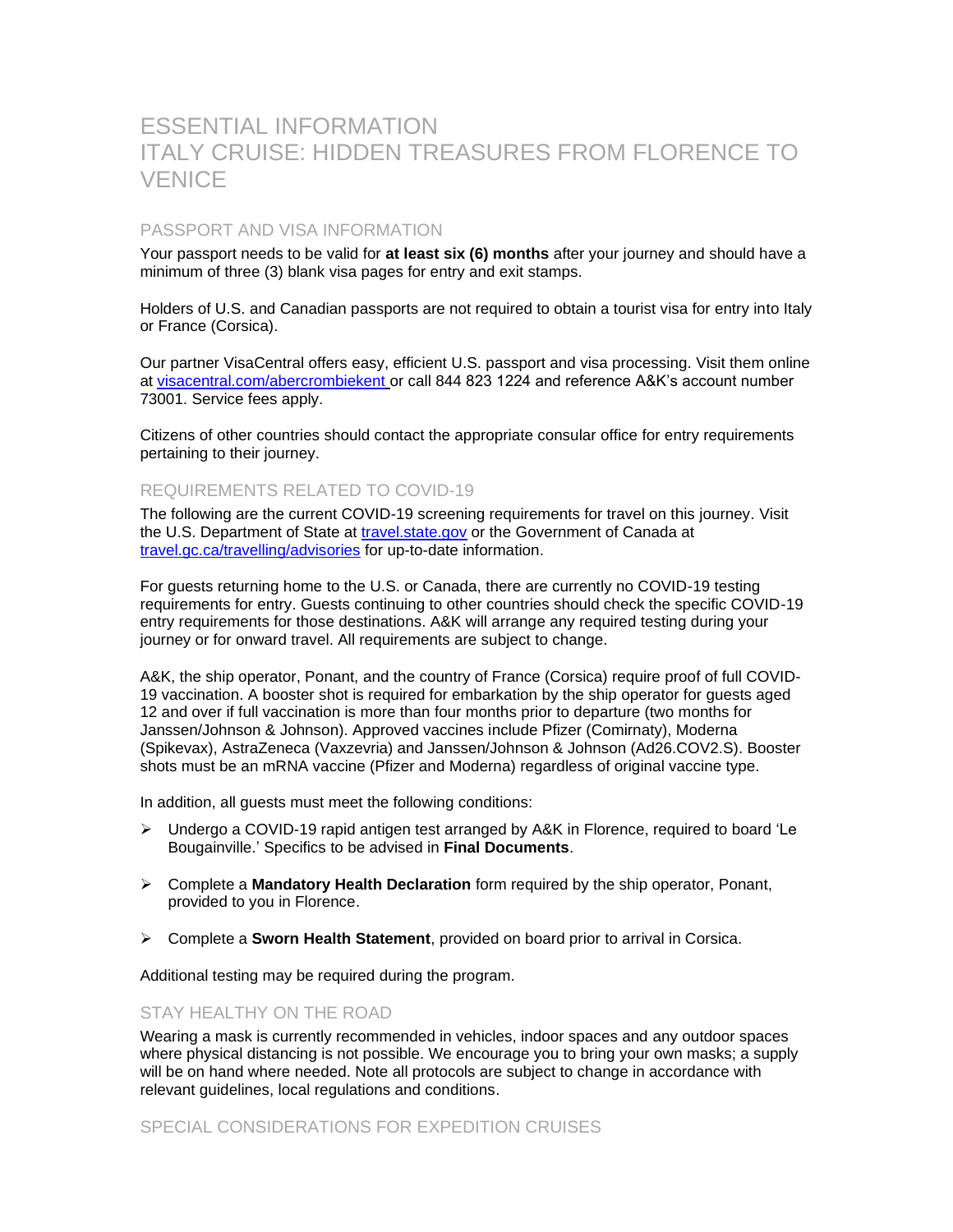Please ensure that we are aware of any physical, medical or other condition that might affect your ability to participate on this journey. You may be required to produce a doctor's certificate prior to travel. Due to ship restrictions, women who will be six (6) months or more pregnant at any time during the cruise are not permitted to travel on Expedition Cruises. The ship owner's medical staff and Captain reserve the right to refuse passage to anyone who is deemed unfit for travel either before or during the journey.

# CASH & CREDIT CARDS

Major credit cards are widely accepted in Italy. ATM access is widespread. Carrying moderate amounts of euros is advisable as smaller establishments may only accept cash.

'Le Bougainville' uses the euro as its official currency. Personal expenses incurred on board can be charged to your shipboard account and paid at the end of the expedition by major credit card or cash, including U.S. dollars.

All onboard transactions made by bank or credit card are processed via the ship owner's home office in Marseille, France, and charges from your onboard account may not be processed until one month after your cruise. Call your bank or credit card company to advise about your travel plans and note that onboard charges are processed through France.

There is no currency exchange facility on board.

## PACKING LIST

Please use the provided A&K luggage tags, even if your bags already have ID tags. This makes it easier for A&K staff to find and manage your luggage for you.

#### Safe Travel Essentials

Be sure to bring personal protective equipment (PPE), including face masks, travel-sized hand sanitizer with at least 60% alcohol, facial tissues and disinfecting wipes or spray.

#### Clothing

Choose versatile, casual clothing that can be layered if the weather (or level of air-conditioning) requires. Cotton and other light fabrics are comfortable choices for summertime Italy and Corsica; temperatures in the summer average in the mid-80s or the 90s.

Smart casual is appropriate for evenings. Gentlemen may wish to pack a light jacket and ladies, a casual evening ensemble to wear for dinner at better restaurants and for the Captain's Welcome Cocktail Party and the Farewell Party on board 'Le Bougainville.' Formal clothing is not necessary.

Cathedrals, churches, destinations within Vatican City and other religious sites require conservative dress. Arms, legs and shoulders should be covered – no shorts. This applies to both men and women. For women, barebacked, low-necked dresses or tops or short skirts, are not considered appropriate attire.

#### Clothing

| □ Casual slacks                                                                                                                        | $\Box$ Walking shorts                    |
|----------------------------------------------------------------------------------------------------------------------------------------|------------------------------------------|
| $\Box$ Polo shirts, casual short-sleeve shirts<br>or blouses                                                                           | $\Box$ Long sleeve shirts or blouses     |
| $\Box$ Comfortable walking shoes with low or no<br>heels (non-skid); sandals may not be<br>appropriate for some sightseeing activities | $\Box$ Lightweight raincoat and umbrella |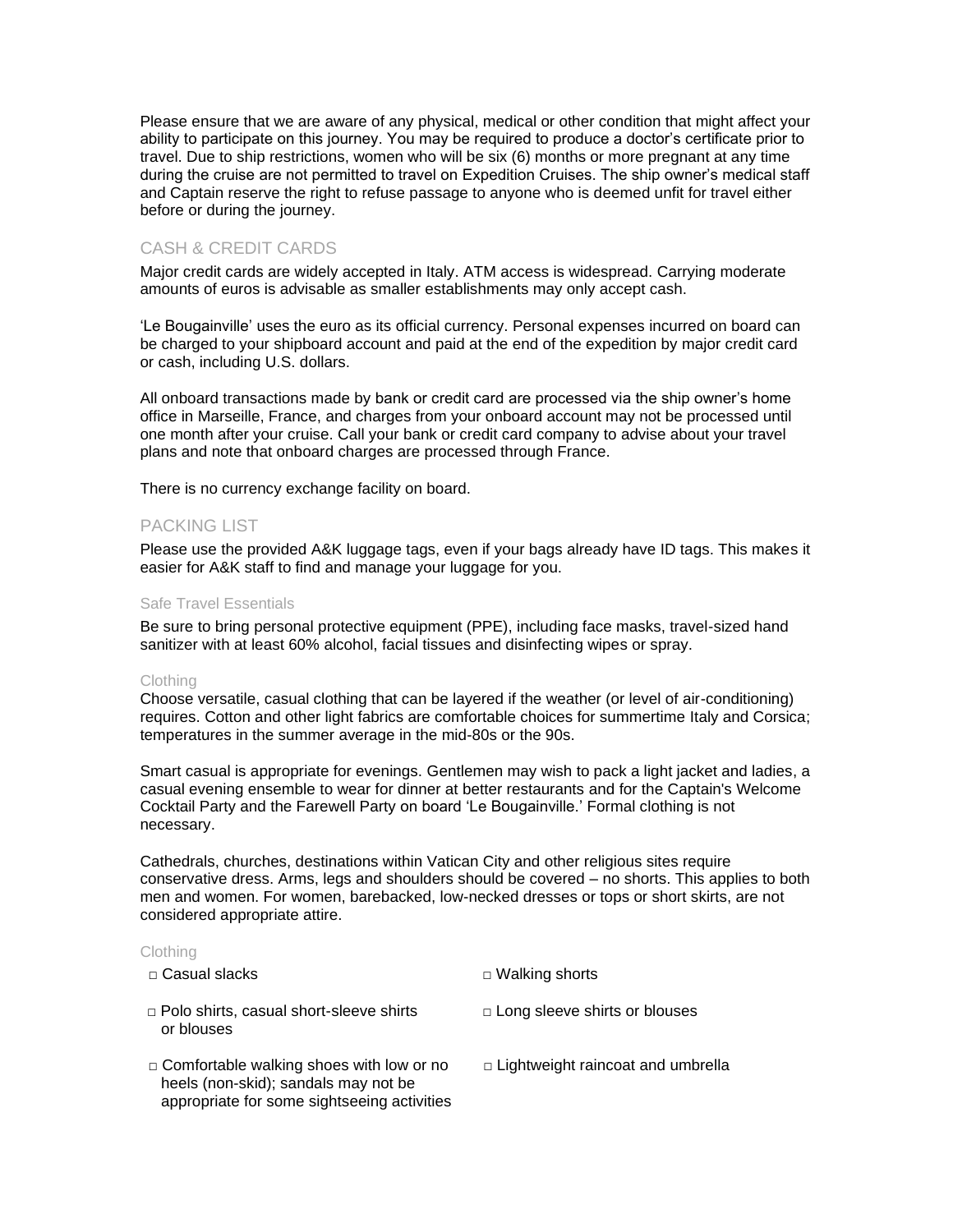| $\Box$ Sweater or lightweight jacket (temperatures<br>can be a couple of degrees cooler at sea) | $\Box$ Brimmed hat or visor for sun protection                                       |
|-------------------------------------------------------------------------------------------------|--------------------------------------------------------------------------------------|
| □ Sleepwear                                                                                     | $\Box$ Personal garments                                                             |
| $\sqcap$ Socks                                                                                  | □ Swimwear/cover-up                                                                  |
| Other Recommended Items<br>$\Box$ Sunglasses                                                    | $\Box$ Sun block and lip balm                                                        |
| $\Box$ Simple first-aid kit                                                                     | $\Box$ Prescriptions and medications (in their<br>original bottles and/or packaging) |
| □ Extra eyeglasses/contact lenses                                                               | □ Smartphone                                                                         |
| $\Box$ Charging cables for electronics                                                          | $\Box$ Global travel adapter                                                         |

Laundry service is available at your hotel for a fee. Check costs and return times before using these services.

Traveller's Valet: A&K's complimentary laundry service for 8 articles of clothing per person will be provided once during your journey on board. Additional laundry can be done for a charge. Dry cleaning is not available.

## TIPPING GUIDELINES

On A&K Luxury Expedition Cruises, all staff gratuities are included in the cost of the main cruise program and group extensions.

For extra nights or Tailor Made services pre or post-cruise, please follow the Tailor Made Journeys guidelines for these days only. While decisions regarding tipping rest entirely with you, we suggest the following gratuities (noted in U.S. dollars):

|                                       | <b>Tailor Made Journeys</b>            |
|---------------------------------------|----------------------------------------|
| Local Guides                          | \$25 per person, per day (full<br>day) |
| Drivers                               | \$15 per person, per day (full<br>day) |
| <b>Airport Transfer Drivers</b>       | \$5 per person, per transfer           |
| <b>Hotel Porters</b>                  | \$2 per bag                            |
| Housekeepers                          | \$2 per person, per night              |
| Included Meals                        | Included                               |
| Restaurants or Room<br>Service on Own | 10-15% unless already added            |

# LIFE ON BOARD 'LE BOUGAINVILLE'

## GENERAL INFORMATION

The mega yacht 'Le Bougainville' is 430-feet long and accommodates up to 184 passengers; however, A&K limits occupancy to a maximum of 148 guests.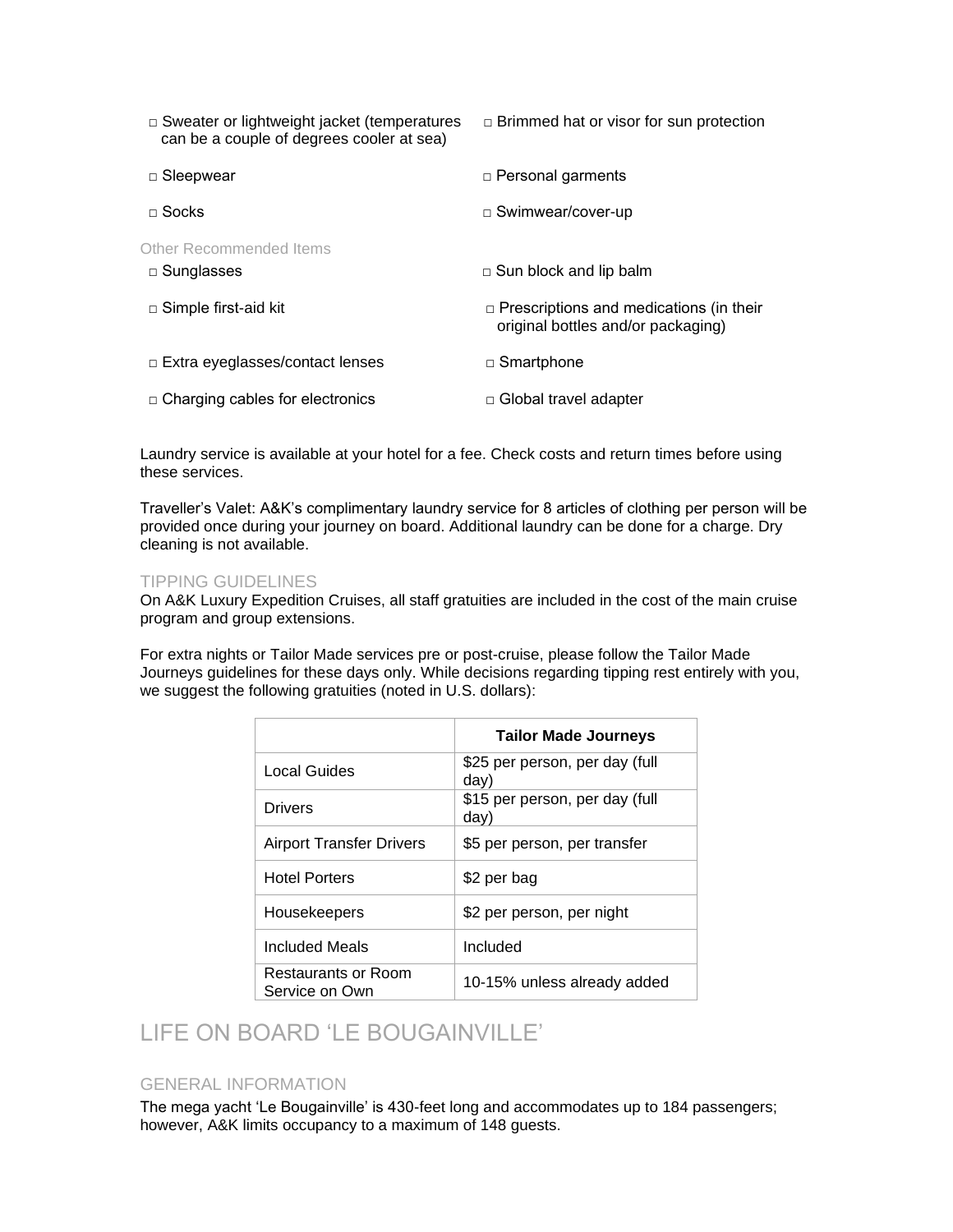Accommodations are in outside staterooms in eight different categories (including two Owner's Suites) ranging in size from 248 to 807 square feet (including private balcony). All staterooms and suites have private balconies and a bathroom with shower. (Categories 7 & 8 feature shower and bathtub.) Staterooms feature two twins or 1 king bed convertible upon request. Certain staterooms on Decks 5 and 6 have a fixed queen-size bed. The ship has two ADA accessible staterooms and three elevators and ramps accessing all passenger decks.

Each stateroom features nightly turn down service, individual climate control, closed circuit flatscreen TV (with movie-on-demand system), Wi-Fi access, wireless Bluetooth® speaker, telephone, coffee and tea making facility, wardrobe, small electronic safe, minibar replenished on request and a vanity with mirror. Bathrobes, slippers and Hermès toiletries are provided in each stateroom.

All suites feature Butler service - an A&K exclusive feature - which includes nightly canapes, personalized welcome, unpacking and packing upon request, room service, shoe polishing, expedited laundry, as well as spa and salon priority booking.

The ship has a full-service reception area, including a 24-hour front desk, as well as an excursions desk and boutique. 'Le Bougainville' features a restaurant on Deck 4 which accommodates all passengers in a single seating and an outdoor dining area on Deck 3 with room for 70 guests. In addition to the main lounge bar, there is an outdoor bar and lounge with armchairs and sofas and a pool bar.

The pool deck offers a heated infinity pool with a counter current swimming system and deck chairs.

The ship has a theater-style lecture room for presentations featuring the most up-to-date audio/visual equipment and a LED wall for the projection of high-resolution images and videos. Lectures in the Theater are open to all guests.

The Fitness Center offers guests complimentary use of equipment including stationary bikes, treadmills and other exercise equipment. Due to safety reasons, there are no free weights on board the ship. Sea conditions may affect opening hours the Fitness Center.

'Le Bougainville' has a gift shop/boutique (no sundries), as well as a Beauty Center featuring a full-service beauty salon, sauna and massage services. Hairstyling, manicures, pedicures and other services are charged to your shipboard account.

A daily program features the following day's events, excursions, and hours of meal service is delivered to your stateroom each evening.

### **ELECTRICITY**

On board 'Le Bougainville' electricity runs 220 volts. All staterooms have a 110/220 volt-shaving socket in the bathroom, to be used for electric razors only. Staterooms have one 110v plug (U.S. three-prong outlet) by the bedroom TV, in addition to the standard 220v outlets (European 2 prong style). A limited number of adaptors are available on board; however, supplies are not guaranteed. We recommend you bring a global travel adapter set with you.

## LANGUAGE AND COMMUNICATIONS

English is the language used by staff on board A&K charters.

'Le Bougainville' is equipped with the INMARSAT system that allows direct communication by telephone and e-mail. Although staterooms feature telephones, transmission may not always be possible in remote areas or during heavy sea conditions. Please note that charges for maritime satellite connections are significantly higher than those for land services. Fees for on-board